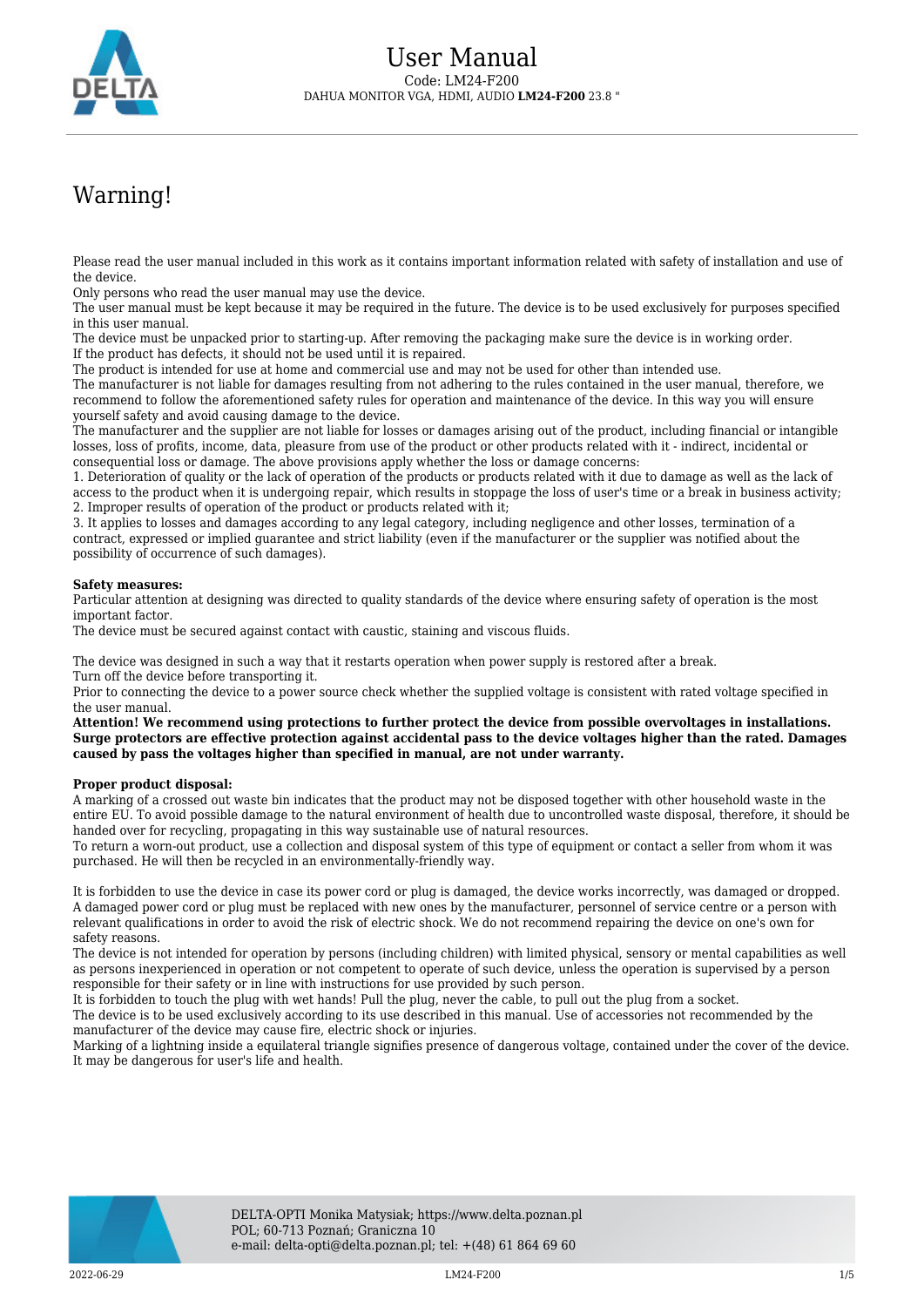



Designed to continuous operation 24/7.

| Screen size:                | 23.8 "                                                                                                              |
|-----------------------------|---------------------------------------------------------------------------------------------------------------------|
| Native resolution:          | 1920 x 1080 px - Full HD                                                                                            |
| Aspect ratios:              | 16:9                                                                                                                |
| Matrix type:                | TFT LCD - In LED technology, Matte matrix                                                                           |
| Contrast:                   | $1000:1$ (typical)                                                                                                  |
| Brightness:                 | $250 \text{ cd/m}^2$                                                                                                |
| Viewable angles:            | 178 ° horizontal<br>178 $^{\circ}$ vertical                                                                         |
| Response time:              | 14 ms (typical)                                                                                                     |
| Speakers built-in:          |                                                                                                                     |
| Signal connectors:          | $\cdot$ 1 x VGA<br>$\cdot$ 1 x HDMI<br>$\bullet$ 1 x Jack 3.5 mm socket - Headphones output<br>$\cdot$ 1 x 230 V AC |
| Number of displayed colors: | 16.7 M                                                                                                              |
| Refresh frequency:          | 60 Hz                                                                                                               |
| HDCP:                       |                                                                                                                     |
| Housing type:               | Plastic                                                                                                             |



DELTA-OPTI Monika Matysiak; https://www.delta.poznan.pl POL; 60-713 Poznań; Graniczna 10 e-mail: delta-opti@delta.poznan.pl; tel: +(48) 61 864 69 60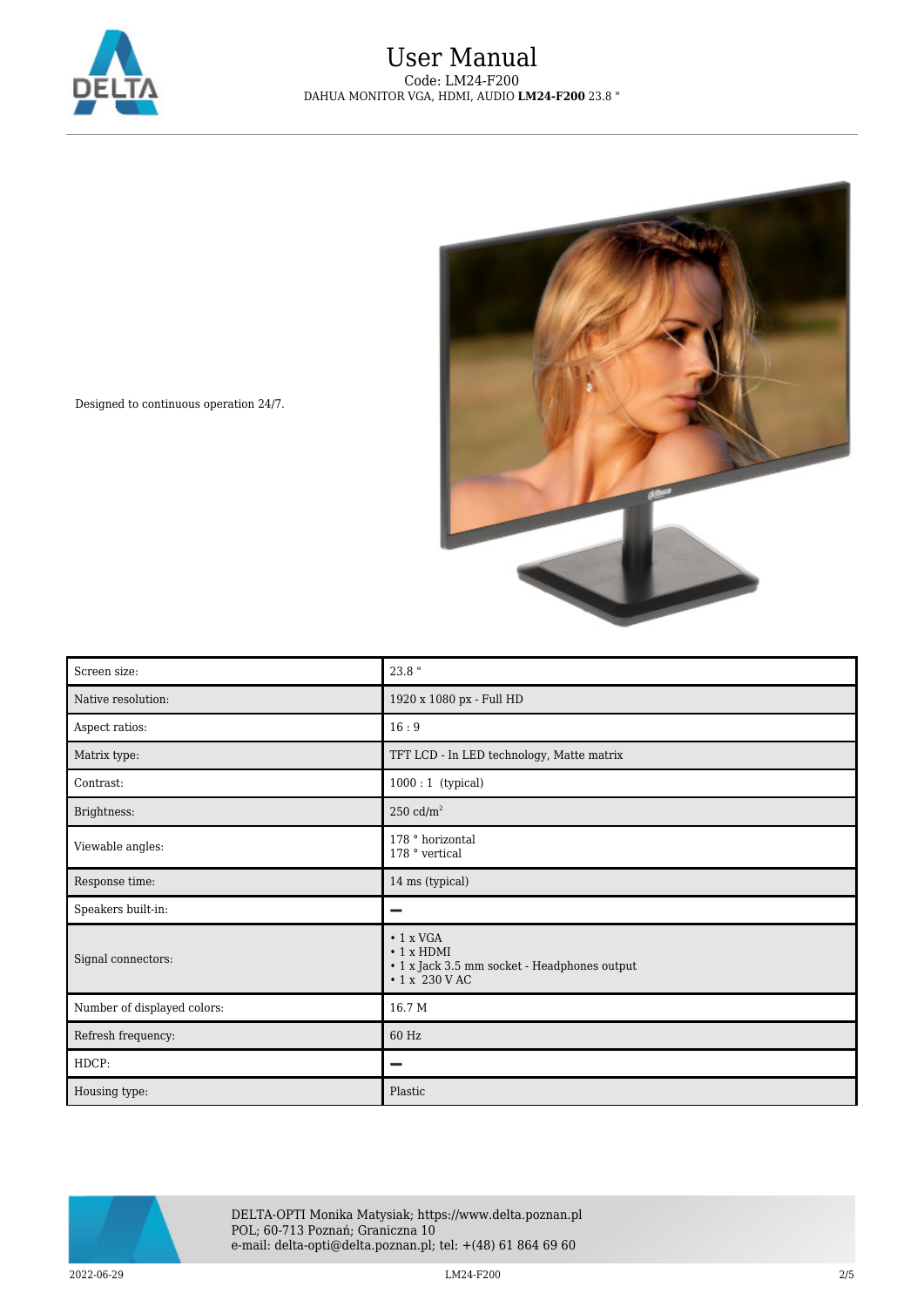

## User Manual Code: LM24-F200 DAHUA MONITOR VGA, HDMI, AUDIO **LM24-F200** 23.8 "

| Power management:          | Energy efficiency class F (Regulation (EU) 2017/1369)                                |
|----------------------------|--------------------------------------------------------------------------------------|
| DLNA:                      |                                                                                      |
| Monitor mounting standard: | <b>VESA 100</b>                                                                      |
| Robbery protection:        | ✓                                                                                    |
| Parameters adjustment:     | OSD - by monitor control keys                                                        |
| Power supply:              | 19 V DC / 1.31 A (power adapter included)                                            |
| Power consumption:         | $\leq$ 23 W (typical)<br>$\leq$ 0.3 W (in standby mode)                              |
| Weight:                    | $2.76$ kg                                                                            |
| Dimensions:                | $\cdot$ 540 x 426 x 175 mm (with stand)<br>$\cdot$ 540 x 321 x 39 mm (without stand) |
| Manufacturer / Brand:      | <b>DAHUA</b>                                                                         |
| Guarantee:                 | 3 years                                                                              |





OSD menu control keys:



Side view:



DELTA-OPTI Monika Matysiak; https://www.delta.poznan.pl POL; 60-713 Poznań; Graniczna 10 e-mail: delta-opti@delta.poznan.pl; tel: +(48) 61 864 69 60

2022-06-29 LM24-F200 3/5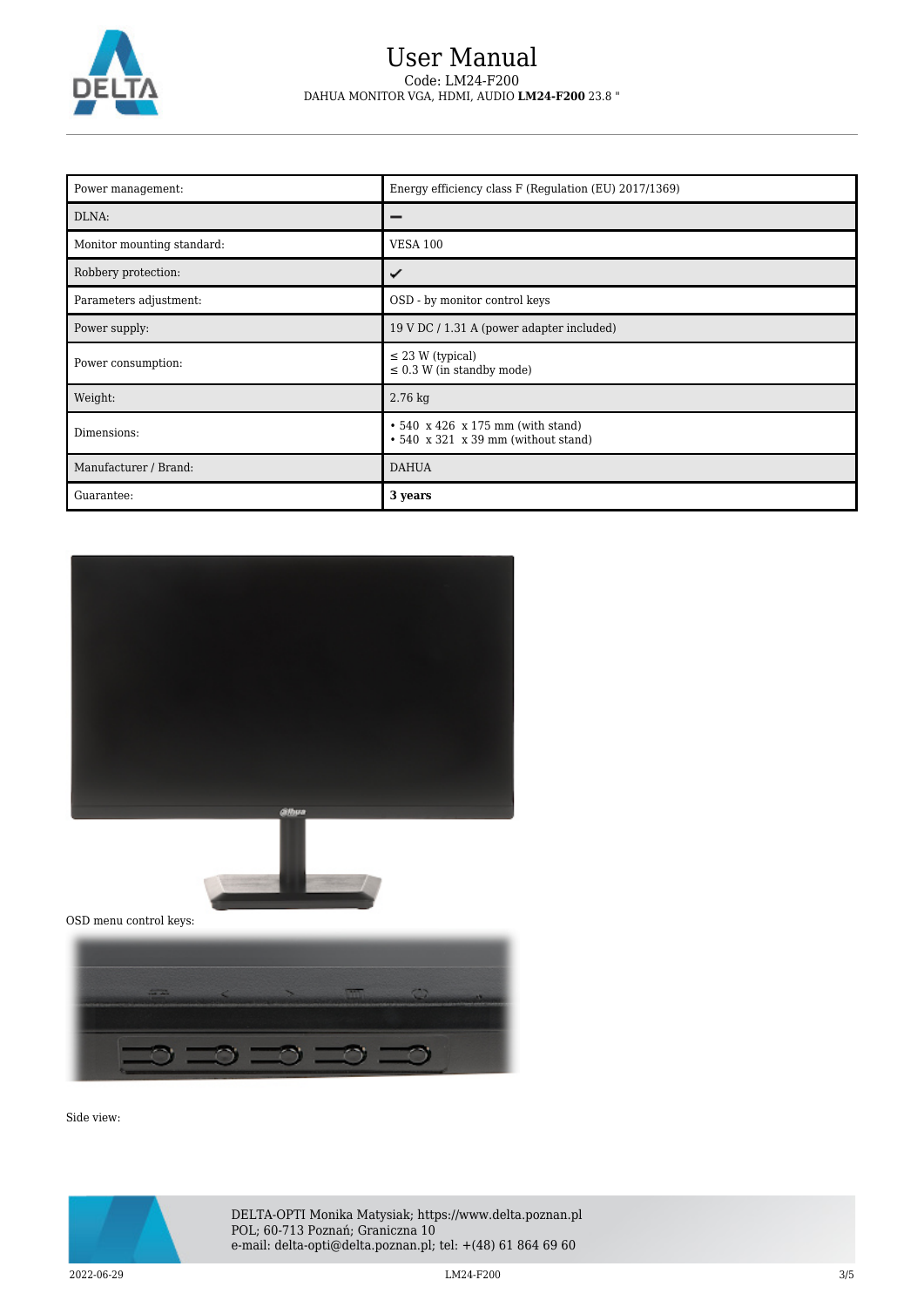



Rear view:



Monitor connectors:



DELTA-OPTI Monika Matysiak; https://www.delta.poznan.pl POL; 60-713 Poznań; Graniczna 10 e-mail: delta-opti@delta.poznan.pl; tel: +(48) 61 864 69 60

2022-06-29 LM24-F200 4/5